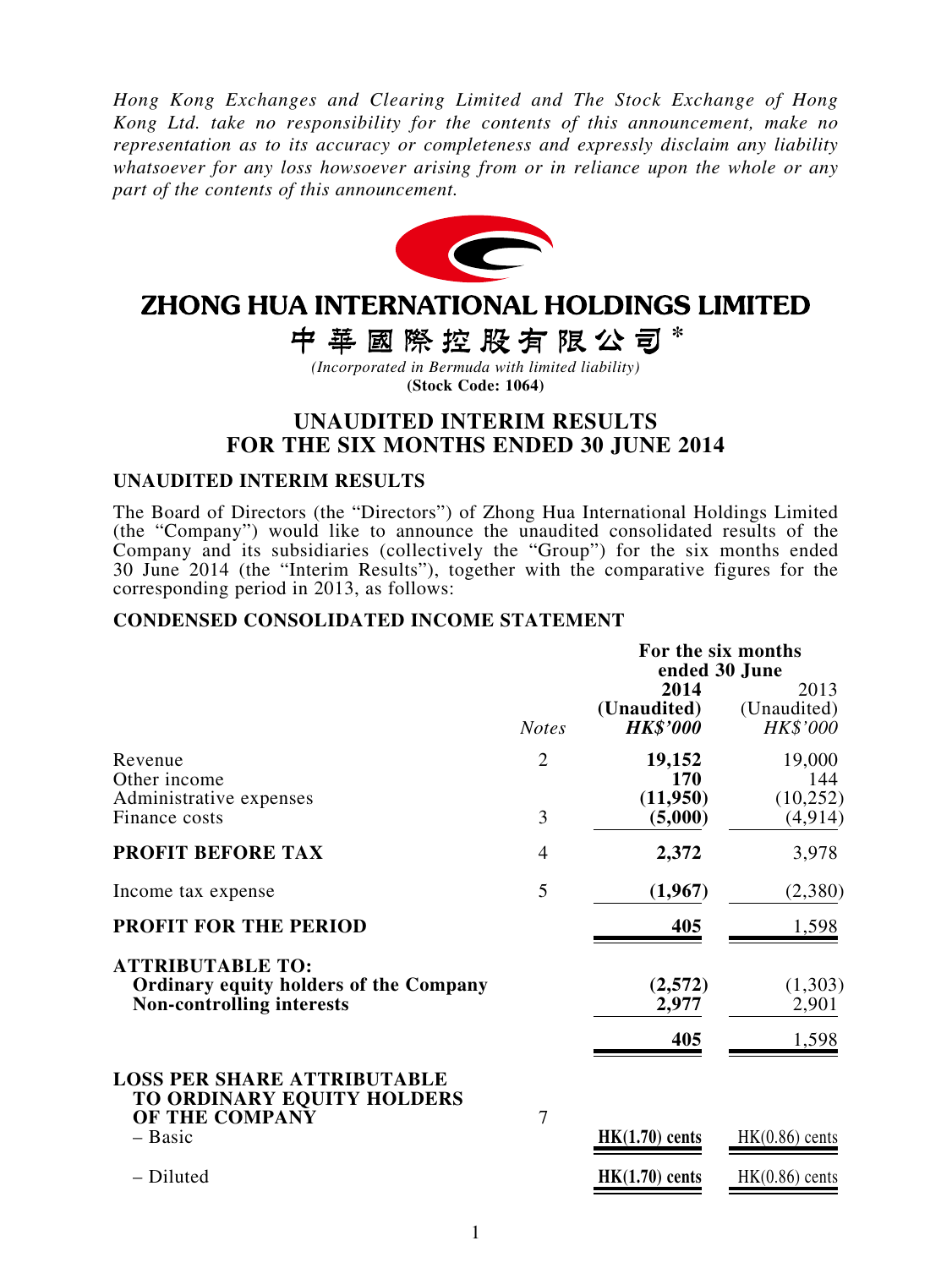# **CONDENSED CONSOLIDATED STATEMENT OF COMPREHENSIVE INCOME**

| For the six months |             |  |
|--------------------|-------------|--|
| ended 30 June      |             |  |
| 2014               | 2013        |  |
| (Unaudited)        | (Unaudited) |  |
| <b>HK\$'000</b>    | HK\$'000    |  |
| 405                | 1,598       |  |
|                    |             |  |
|                    |             |  |
|                    |             |  |
|                    |             |  |
|                    |             |  |
| (64, 111)          | 20,366      |  |
|                    |             |  |
| (63,706)           | 21,964      |  |
|                    |             |  |
|                    |             |  |
| (22, 452)          | 5,022       |  |
| (41, 254)          | 16,942      |  |
| (63,706)           | 21,964      |  |
|                    |             |  |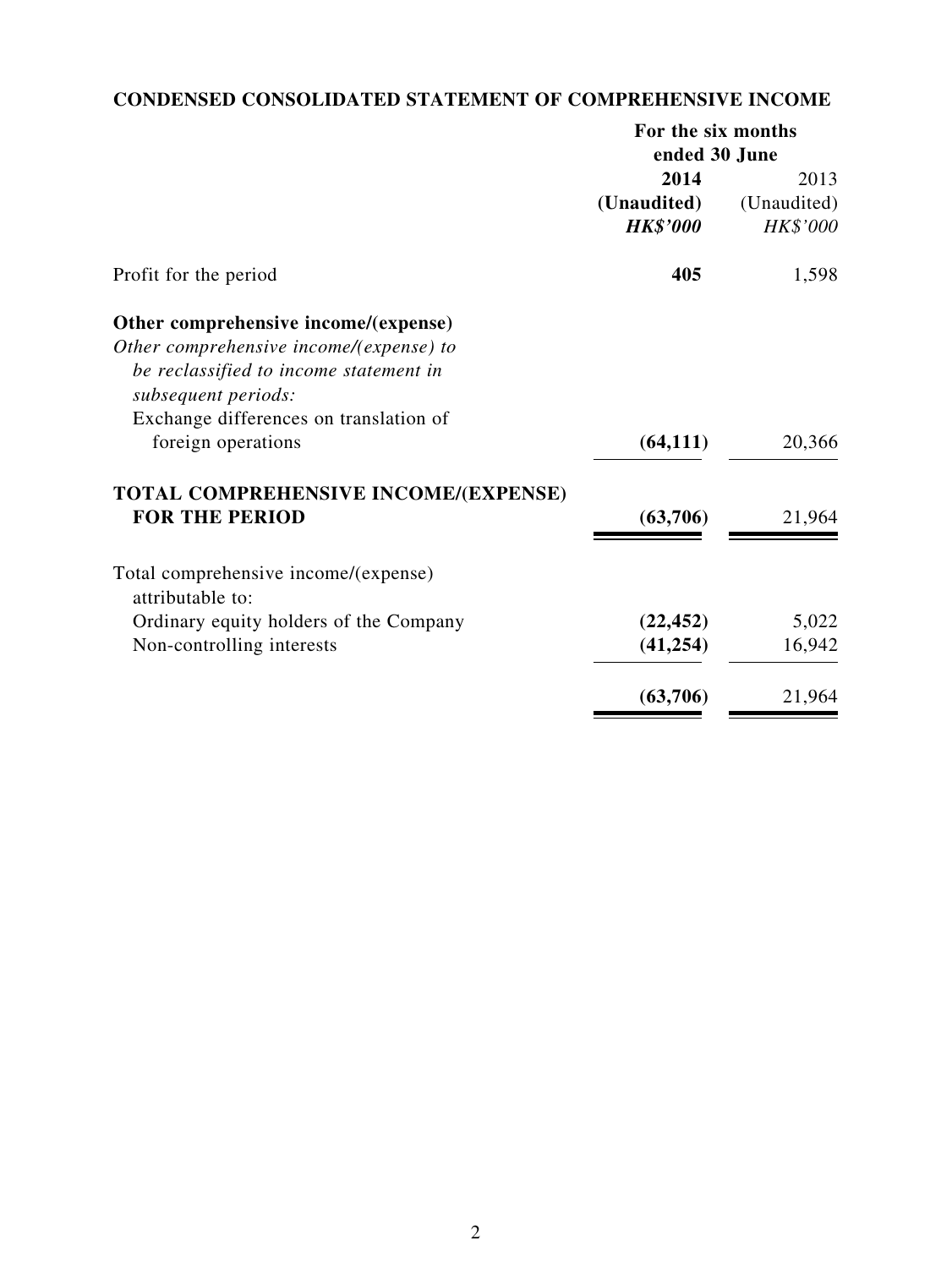# **CONDENSED CONSOLIDATED STATEMENT OF FINANCIAL POSITION**

|                                                                                                                                                                                   | <b>Notes</b> | 30 June<br>2014<br>(Unaudited)<br><b>HK\$'000</b>                | 31 December<br>2013<br>(Audited)<br>HK\$'000                     |
|-----------------------------------------------------------------------------------------------------------------------------------------------------------------------------------|--------------|------------------------------------------------------------------|------------------------------------------------------------------|
| <b>NON-CURRENT ASSETS</b><br>Property, plant and equipment<br>Investment properties<br>Investments in joint ventures                                                              |              | 6,704<br>3,858,750                                               | 7,132<br>3,951,360                                               |
| Total non-current assets                                                                                                                                                          |              | 3,865,454                                                        | 3,958,492                                                        |
| <b>CURRENT ASSETS</b><br>Properties held for sales<br>Trade receivables<br>Prepayments, deposits and other receivables<br>Cash and bank balances                                  | 8            | 41,364<br>8,182<br>14,754<br>47,120                              | 42,357<br>9,070<br>15,234<br>42,033                              |
| Total current assets                                                                                                                                                              |              | 111,420                                                          | 108,694                                                          |
| <b>CURRENT LIABILITIES</b><br>Trade payables<br>Tax payable<br>Other payables and accruals<br>Interest-bearing bank and other borrowings                                          | 9            | (2,259)<br>(38, 802)<br>(46, 899)<br>(8,513)                     | (3,850)<br>(37, 734)<br>(52, 336)<br>(8,330)                     |
| Total current liabilities                                                                                                                                                         |              | (96, 473)                                                        | (102, 250)                                                       |
| <b>NET CURRENT ASSETS</b>                                                                                                                                                         |              | 14,947                                                           | 6,444                                                            |
| <b>TOTAL ASSETS LESS</b><br><b>CURRENT LIABILITIES</b>                                                                                                                            |              | 3,880,401                                                        | 3,964,936                                                        |
| <b>NON-CURRENT LIABILITIES</b><br>Loan from a director<br>Due to a director<br>Long term other payables<br>Interest-bearing bank and other borrowings<br>Deferred tax liabilities |              | (79, 975)<br>(164, 892)<br>(128, 560)<br>(38, 050)<br>(808, 171) | (81, 894)<br>(158, 811)<br>(129, 052)<br>(43, 153)<br>(827, 567) |
| Total non-current liabilities                                                                                                                                                     |              | (1,219,648)                                                      | (1,240,477)                                                      |
| Net assets                                                                                                                                                                        |              | 2,660,753                                                        | 2,724,459                                                        |
| <b>EQUITY</b><br>Equity attributable to equity<br>holders of the Company                                                                                                          |              |                                                                  |                                                                  |
| Issued capital<br>Reserves                                                                                                                                                        |              | 15,140<br>801,803                                                | 15,140<br>824,255                                                |
| Non-controlling interests                                                                                                                                                         |              | 816,943<br>1,843,810                                             | 839,395<br>1,885,064                                             |
| <b>Total equity</b>                                                                                                                                                               |              | 2,660,753                                                        | 2,724,459                                                        |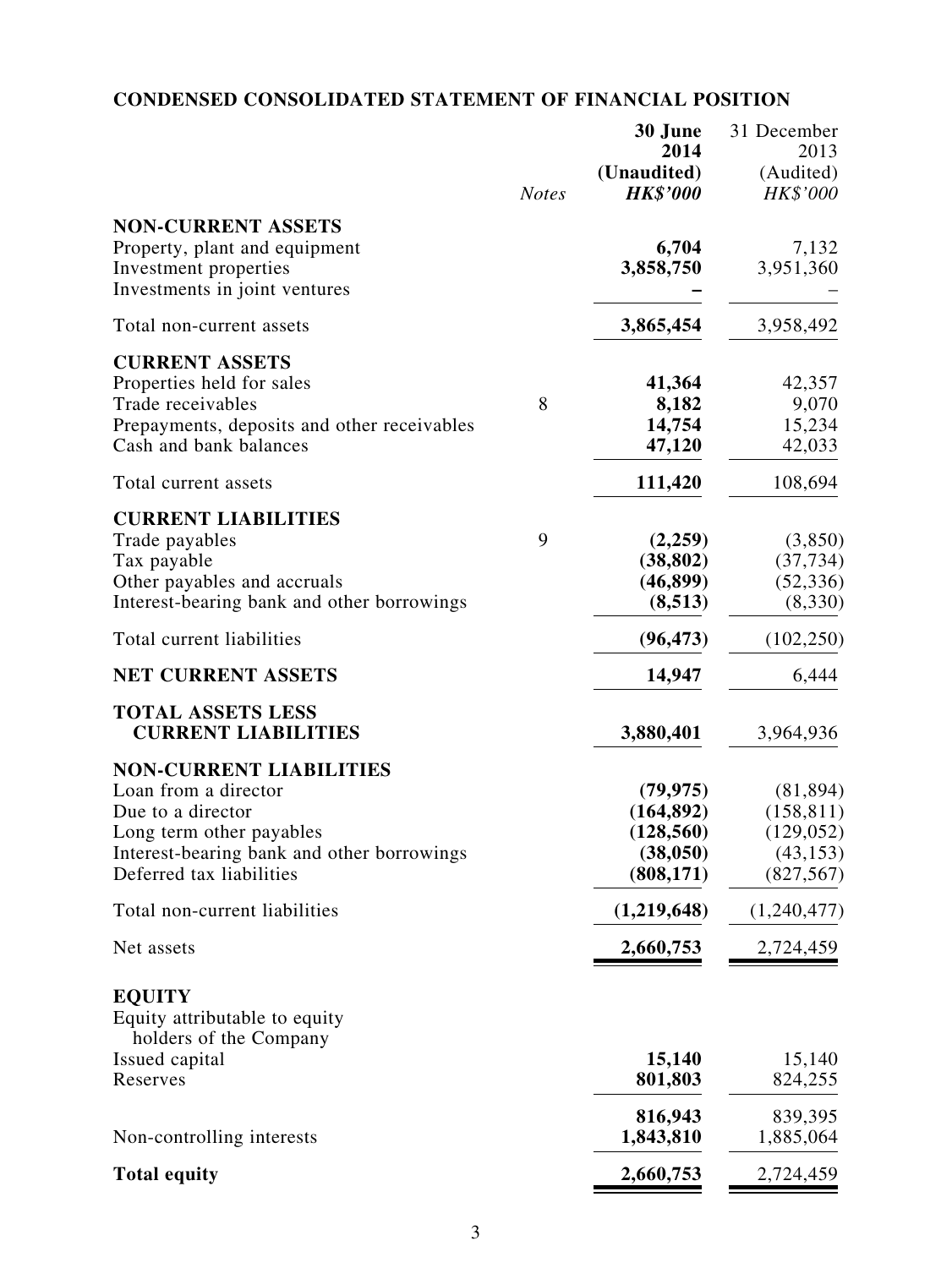*Notes:*

#### **1. BASIS OF PREPARATION AND SIGNIFICANT ACCOUNTING POLICIES**

The condensed consolidated interim financial statements are prepared in accordance with Hong Kong Accounting Standard ("HKAS") 34 "Interim Financial Reporting". The accounting policies and basis of preparation adopted in the preparation of the interim financial statements are the same as those used in the annual financial statements for the year ended 31 December 2013, except in relation to the following new and revised Hong Kong Financial Reporting Standards ("HKFRSs") which also include HKASs and Interpretations, that affect the Group and are mandatory for the accounting period beginning on or after 1 January 2014:

| HKFRS 10, HKFRS 12 and    | Amendments to HKFRS 10, HKFRS 12 and HKAS 27     |
|---------------------------|--------------------------------------------------|
| HKAS 27 (2011)            | $(2011)$ – Investment Entities                   |
| Amendments                |                                                  |
| HKAS 32 Amendments        | Amendments to HKAS 32 Financial Instruments:     |
|                           | Presentation – Offsetting Financial Assets and   |
|                           | <i>Financial Liabilities</i>                     |
| <b>HKAS 39 Amendments</b> | Amendments to HKAS 39 Financial Instruments:     |
|                           | Recognition and Measurement – Novation of        |
|                           | Derivatives and Continuation of Hedge Accounting |
| $HK(IFRIC)$ -Int 21       | Levies                                           |

The adoption of these new and revised HKFRSs had no material effect on how the results and financial position for the current or prior accounting periods have been prepared and presented. Accordingly, no prior period adjustment has been required.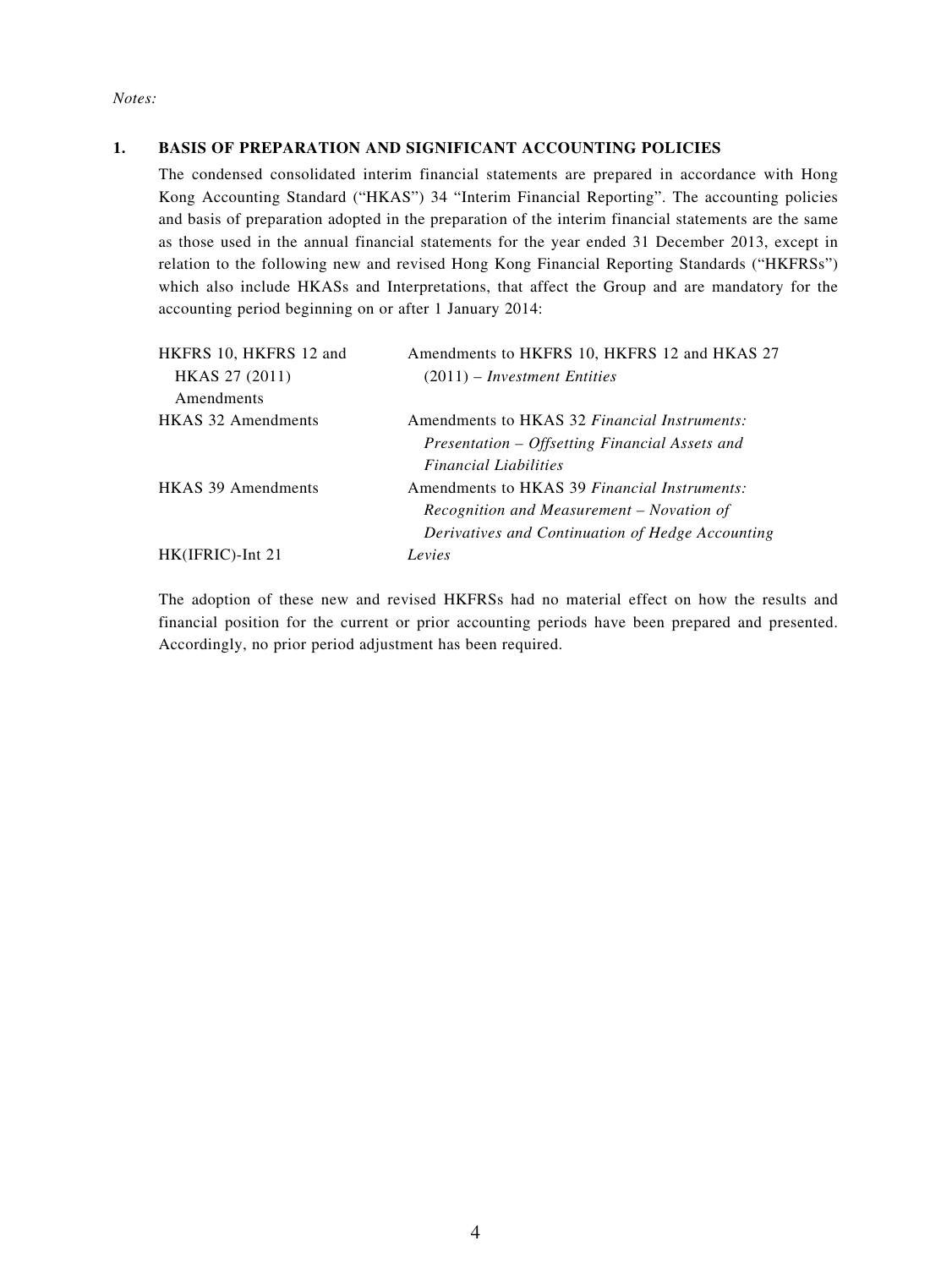#### **2. OPERATING SEGMENT INFORMATION**

For management purposes, the Group is organised into business units based on their services and two reportable operating segments as follows:

- (a) the property investment segment, which invests in properties located in the Mainland of the People's Republic of China ("Mainland China") for generating potential income from letting; and
- (b) the corporate and other segment, which provides management services to group companies.

The accounting policies of the operating segments are the same as those described in the Group's financial statements for the year ended 31 December 2013.

No geographical segment information is presented as over 90% of the Group's revenue is derived from customers based in Mainland China.

The following table presents revenue and results information for the Group's operating segments:

#### **For the six months ended 30 June**

|                             | <b>Property investment</b> |             | Corporate and others |             | <b>Total</b>    |             |
|-----------------------------|----------------------------|-------------|----------------------|-------------|-----------------|-------------|
|                             | 2014                       | 2013        | 2014                 | 2013        | 2014            | 2013        |
|                             | (Unaudited)                | (Unaudited) | (Unaudited)          | (Unaudited) | (Unaudited)     | (Unaudited) |
|                             | <b>HK\$'000</b>            | HK\$'000    | <b>HK\$'000</b>      | HK\$'000    | <b>HK\$'000</b> | HK\$'000    |
| <b>Segment revenue:</b>     |                            |             |                      |             |                 |             |
| Sales to external customers | 19,152                     | 19,000      |                      |             | 19,152          | 19,000      |
| Segment results             | 12,752                     | 14,290      | (5,550)              | (5,542)     | 7,202           | 8,748       |
| Other income                |                            |             |                      |             | 170             | 144         |
| Finance costs               |                            |             |                      |             | (5,000)         | (4, 914)    |
| Profit before tax           |                            |             |                      |             | 2,372           | 3,978       |
| Income tax expense          |                            |             |                      |             | (1,967)         | (2,380)     |
| Profit for the period       |                            |             |                      |             | 405             | 1,598       |

#### **Information about major customers**

For the six months ended 30 June 2014 (the "Period"), aggregate revenue from four customers (2013: four) with each of whom transactions had exceeded 10% of the Group's total revenue amounted to approximately HK\$19,152,000 (2013: HK\$19,000,000).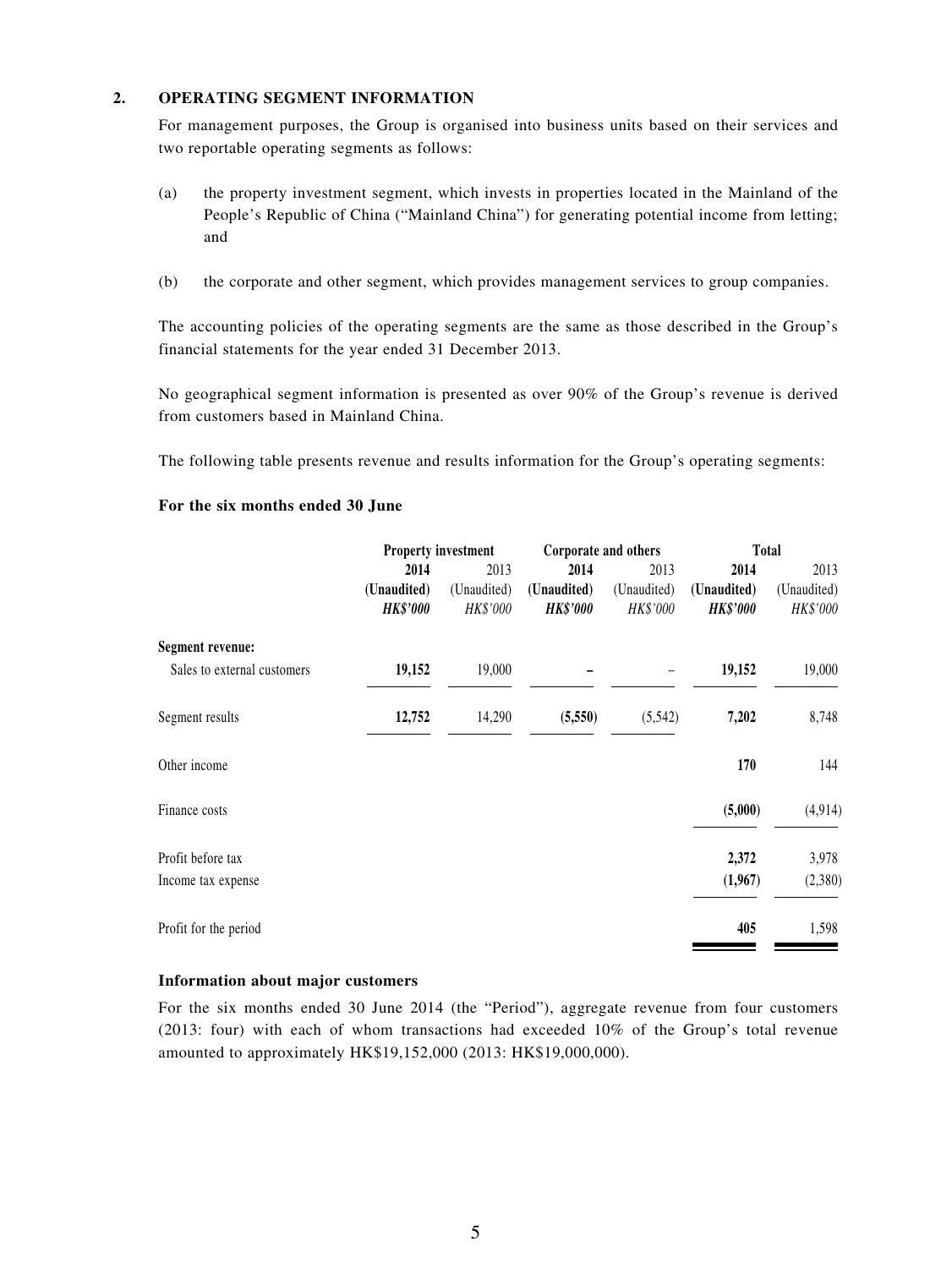#### **3. FINANCE COSTS**

|                      | For the six months         |          |  |
|----------------------|----------------------------|----------|--|
|                      | ended 30 June              |          |  |
|                      | 2014                       | 2013     |  |
|                      | (Unaudited)<br>(Unaudited) |          |  |
|                      | <b>HK\$'000</b>            | HK\$'000 |  |
| Interest on:         |                            |          |  |
| Bank loans           | 1,839                      | 1,773    |  |
| Finance lease        | 9                          | 14       |  |
| Loan from a director | 3,152                      | 3,127    |  |
|                      | 5,000                      | 4,914    |  |

#### **4. PROFIT BEFORE TAX**

The Group's profit before tax is arrived at after charging/(crediting):

|                   | For the six months<br>ended 30 June |          |  |
|-------------------|-------------------------------------|----------|--|
|                   | 2014                                | 2013     |  |
|                   | (Unaudited)<br>(Unaudited)          |          |  |
|                   | <b>HK\$'000</b>                     | HK\$'000 |  |
| Depreciation      | 272                                 | 271      |  |
| Interest income   | (80)                                | (35)     |  |
| Net rental income | (19, 152)                           | (19,000) |  |

#### **5. INCOME TAX EXPENSE**

|                           | For the six months |                 |  |
|---------------------------|--------------------|-----------------|--|
|                           | ended 30 June      |                 |  |
|                           | 2014               | 2013            |  |
|                           | (Unaudited)        | (Unaudited)     |  |
|                           | <b>HK\$'000</b>    | <b>HK\$'000</b> |  |
| Provision for the period: |                    |                 |  |
| Elsewhere                 | 1,967              | 2,380           |  |

No provision for Hong Kong profits tax had been made as the Group did not generate any taxable profits in Hong Kong during the Period (2013: Nil).

Taxes on profits assessable elsewhere have been calculated at the rates of tax prevailing in the countries in which the Group operates, based on existing legislation, interpretations and practices in respect thereof. The subsidiaries established in Mainland China are subject to income taxes at the rate of 25% (2013: 25%).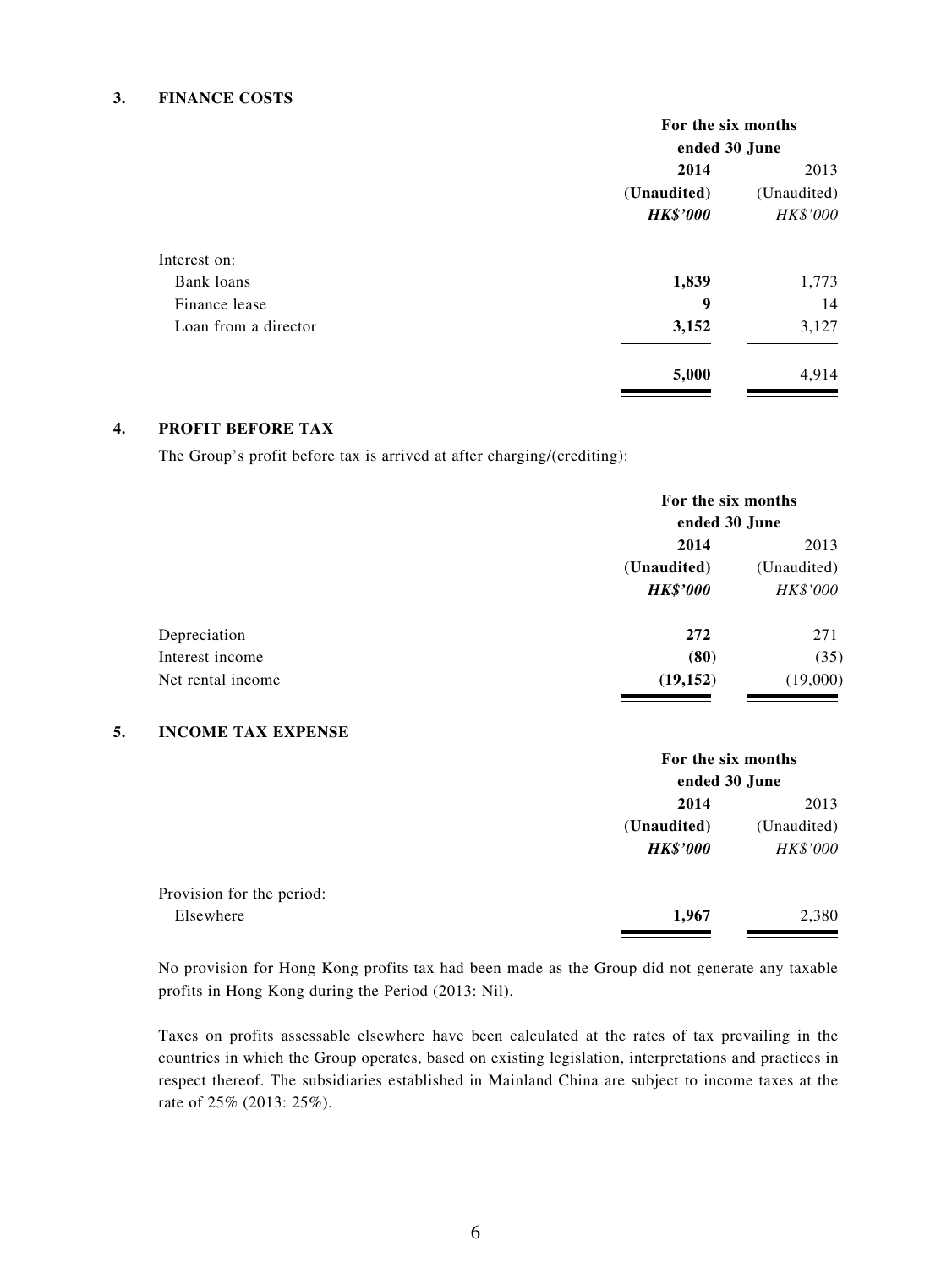#### **6. INTERIM DIVIDEND**

The Directors do not recommend the payment of an interim dividend for the Period (2013: Nil).

#### **7. LOSS PER SHARE ATTRIBUTABLE TO ORDINARY EQUITY HOLDERS OF THE COMPANY**

The calculation of basic loss per share for the Period is based on the loss attributable to ordinary equity holders of the Company of HK\$2,572,000 (2013: HK\$1,303,000) and the weighted average number of 151,404,130 (2013: 151,404,130) ordinary shares in issue during the Period.

During the six months ended 30 June 2014 and 2013, the Group had no potentially dilutive ordinary shares in issue.

#### **8. TRADE RECEIVABLES**

An aged analysis of the Group's trade receivables at the end of the reporting period is as follows:

|                 | 30 June 2014<br>(Unaudited) |            | 31 December 2013<br>(Audited) |      |
|-----------------|-----------------------------|------------|-------------------------------|------|
|                 |                             |            |                               |      |
|                 | <b>HK\$'000</b>             | $\%$       | <b>HK\$'000</b>               | $\%$ |
| Within 6 months | 8,182                       | <b>100</b> | 9.070                         | 100  |

The Group generally grants a credit term of 3 months to 12 months to its customers.

The age of the Group's trade receivables is based on the date of recognition of turnover and the due date of instalments as stipulated in the sale contracts. The Group does not hold any collateral or other credit enhancements over its trade receivable balances. Trade receivables are non-interestbearing.

#### **9. TRADE PAYABLES**

An aged analysis of the Group's trade payables at the end of the reporting period is as follows:

|                  |                 | 30 June 2014<br>(Unaudited) |          | 31 December 2013<br>(Audited) |
|------------------|-----------------|-----------------------------|----------|-------------------------------|
|                  | <b>HK\$'000</b> | $\%$                        | HK\$'000 | $\%$                          |
| Within 1 year    |                 |                             | 1,198    | 31                            |
| More than 1 year | 2,259           | 100                         | 2,652    | 69                            |
|                  | 2,259           | 100                         | 3,850    | 100                           |

The age of the Group's trade payables is based on the dates of the goods received or services rendered. The trade payables are non-interest-bearing.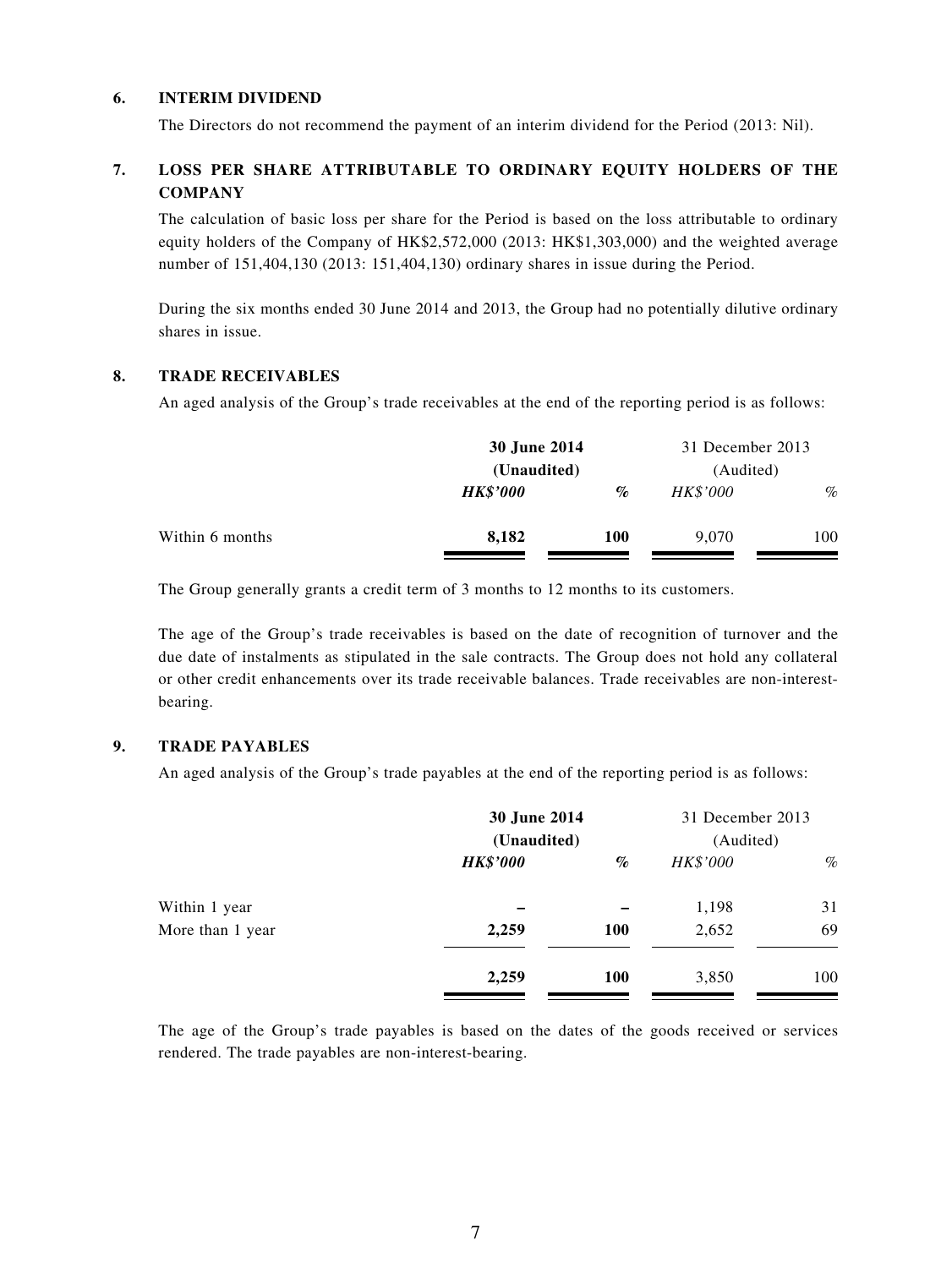### **REVIEW OF RESULTS**

The Group's consolidated turnover for the Period was HK\$19,152,000, which is almost the same level compared with the same period last year (30 June 2013: HK\$19,000,000). The Group's profit for the Period was HK\$405,000 (30 June 2013: HK\$1,598,000), which was mainly attributable to the increase in administrative expenses from HK\$10,252,000 to HK\$11,950,000 during the Period. The Group's loss attributable to equity shareholders was HK\$2,572,000 for the Period (30 June 2013: HK\$1,303,000).

#### **BUSINESS REVIEW**

The Company is an investment holding company. Its subsidiaries are principally engaged in property investment and development in Mainland China and have two property interests, one in Chongqing (重慶市) and the other in Guangzhou (廣州市).

Guang Yu Square (港渝廣場), a 16-storey plus a basement commercial building, is situated at the most prime commercial area at Chaotianmen (朝天門), Yuzhong District (渝中區), Chongqing (重慶市). Chaotianmen is one of the major clothing wholesale points in Chongqing while Guang Yu Square is the most popular men's clothing and footwear wholesale centre in the region.

The property interest in Guangzhou (廣州市) is situated at the most prime commercial area in Yuexiu District (越秀區), Guangzhou. It is planned that the development site will be developed into a versatile grade A commercial building complex with wholesale and exhibition hall facilities and with an objective to be the landmark of the Yuexiu District. The development site is comprised of three contiguous land parcels located at the east of Jiefang Road South (解放南路), to the south of Daxin Road (大新路), to the north of Yede Road (一德路) and to the west of Xieen Road (謝恩里), Yuexiu District and is wholly owned by Guangzhou Zheng Da Real Estate Development Company Limited (廣州市正大房地產開發有限公司) ("Guangzhou Zheng Da") which in turn Zheng Da Real Estate Development Co. Ltd. ("Zheng Da") has 100% interest.

Guangzhou Zheng Da was set up as a Sino-foreign joint venture by Zheng Da as the foreign partner and a state-owned enterprise as a third party as the Sino partner in Guangzhou in December 1993. Since its formation, the Sino partner has not provided any capital or management support to Guangzhou Zheng Da to a material extent. Pursuant to the terms of the Enforcement Rules of the Joint Venture Agreement (合作 合同實施細則) (the "Enforcement Rules") executed in 1994, the Sino partner agreed to surrender its entire interest in Guangzhou Zheng Da except those benefits specified in the Enforcement Rules and therefore Zheng Da assumed 100% interest in Guangzhou Zheng Da.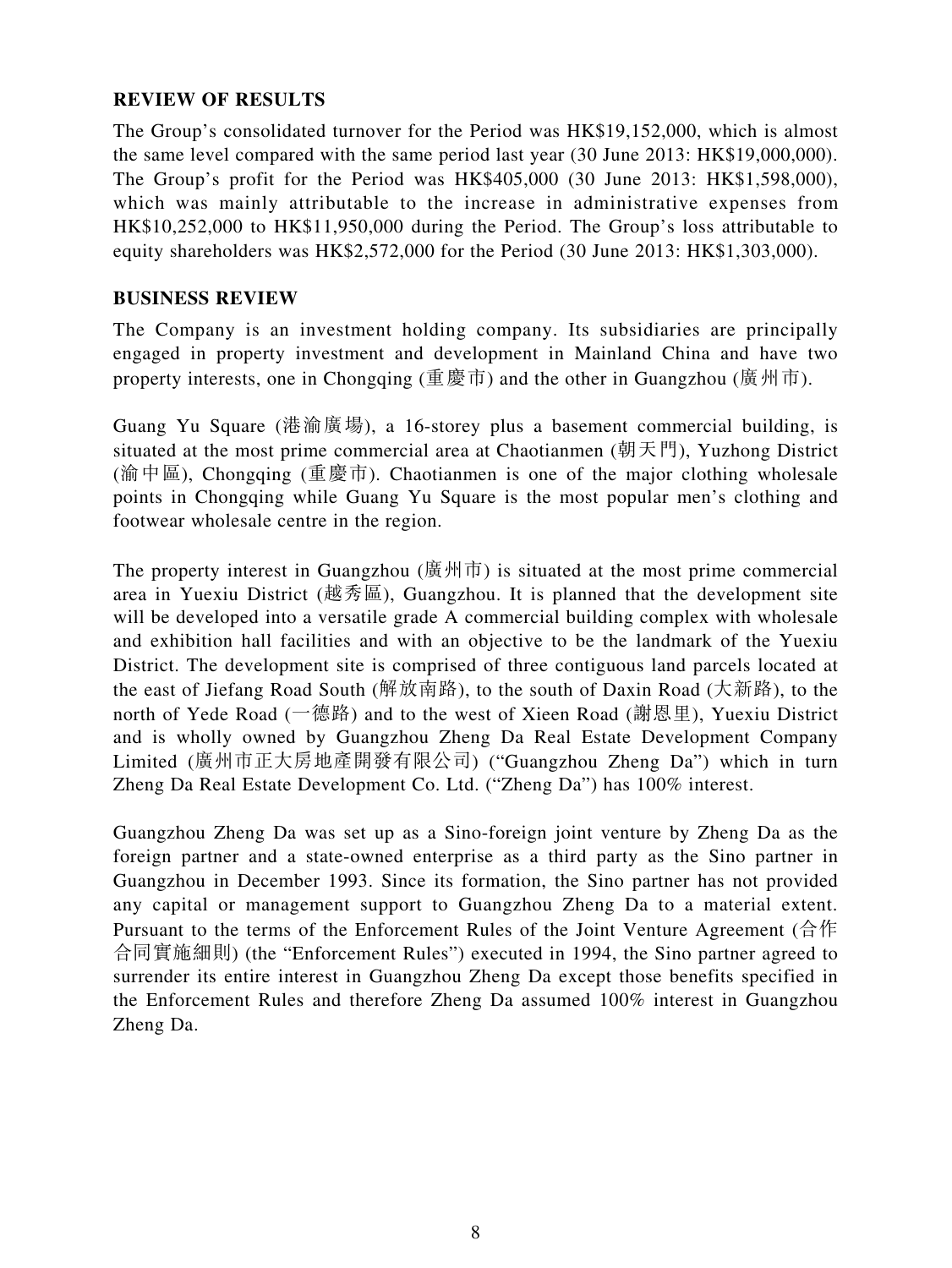The Group acquired an 25% indirect interest in Zheng Da in December 2007 while the remaining 75% interest to be completed by the Group not later than 30 June 2015 at an aggregate consideration of RMB1,361,100,000 (approximately HK\$1,701,375,000). Details of the intended acquisition, including terms and conditions, consideration and settlement mechanism, and their amendments thereafter were disclosed in the Company's circular dated 26 November 2007 and the Company's announcements dated 31 March 2009, 29 June 2009, 17 December 2009, 22 June 2010, 24 June 2011, 28 June 2012, 26 June 2013 and 23 June 2014 (primarily refers to the deferment of the long stop date for completion of the acquisition from 31 March 2009 to 30 June 2015).

The development project was initially planned to be completed within a period of 15 years but its progress was interrupted by the modifications of municipal planning in the region from time to time in the past years. Pursuant to the terms of the relevant joint venture agreement, the joint venture period of Guangzhou Zheng Da is from 31 December 1993 to 31 December 2008 and can be further extended at the request of either foreign or sino partner upon maturity. In December 2008, both Guangzhou Zheng Da and its foreign partner, Zheng Da, agreed to extend the joint venture period by 15 years with effect from 1 January 2009 in accordance with the provisions of the articles of Guangzhou Zheng Da but 越秀房地產開發經營公司 ("越房國企"), its sino partner, had become dormant a couple of years ago and therefore its consent could not be obtained. On the other hand, it appeared that another enterprise named 越秀房 地產開發經營有限公司 ("越房私企"), a privately owned enterprise which acquired certain assets (but not included any interest in Guangzhou Zheng Da (if any)) from 越 房國企 some years ago, claimed that it had taken up the interest in Guangzhou Zheng Da (if any) from 越房國企, but that was not the case. As such, In late December 2008, Guangzhou Zheng Da, served a writ against 越房私企 at the Yuexiu District People's Court (越秀區人民法院) demanding for confirmation of disqualification of 越房私企 from the sino partnership (if any) of the subject sino-foreign joint venture.

The relevant judgment was issued in July 2009 with rulings endorsing the forfeiture of the partnership qualification and legal entitlements of 越房私企 in the joint venture. 越 房私企 then filed an appeal petition (the "Appeal") at the Guangzhou Municipal Middle People's Court (廣州市中級人民法院) (the "Guangzhou Court") in August 2009. A court hearing was made in October 2009 and no further hearings had been made since then. Both Guangzhou Zheng Da and Zheng Da have not yet received a valid judgement in writing issued by the Guangzhou Court in accordance with the relevant PRC laws and due judicial procedures. Further details about the developments of and events incidental to the Appeal were disclosed in the Company's announcement dated 25 March 2013. Both Guangzhou Zheng Da and Zheng Da are looking forward to receiving a formal and legally valid verdict, notice or directive in relation to the Appeal to be granted by the Guangzhou Court or its higher court in accordance with the relevant PRC laws and due judicial procedures. Taking into account the latest rulings granted by the Yuexiu District People's Court in July 2009, the facts and legal grounds substantiated at the first hearing of the Appeal, and the opinion given by the PRC legal counsels and advisors, the Group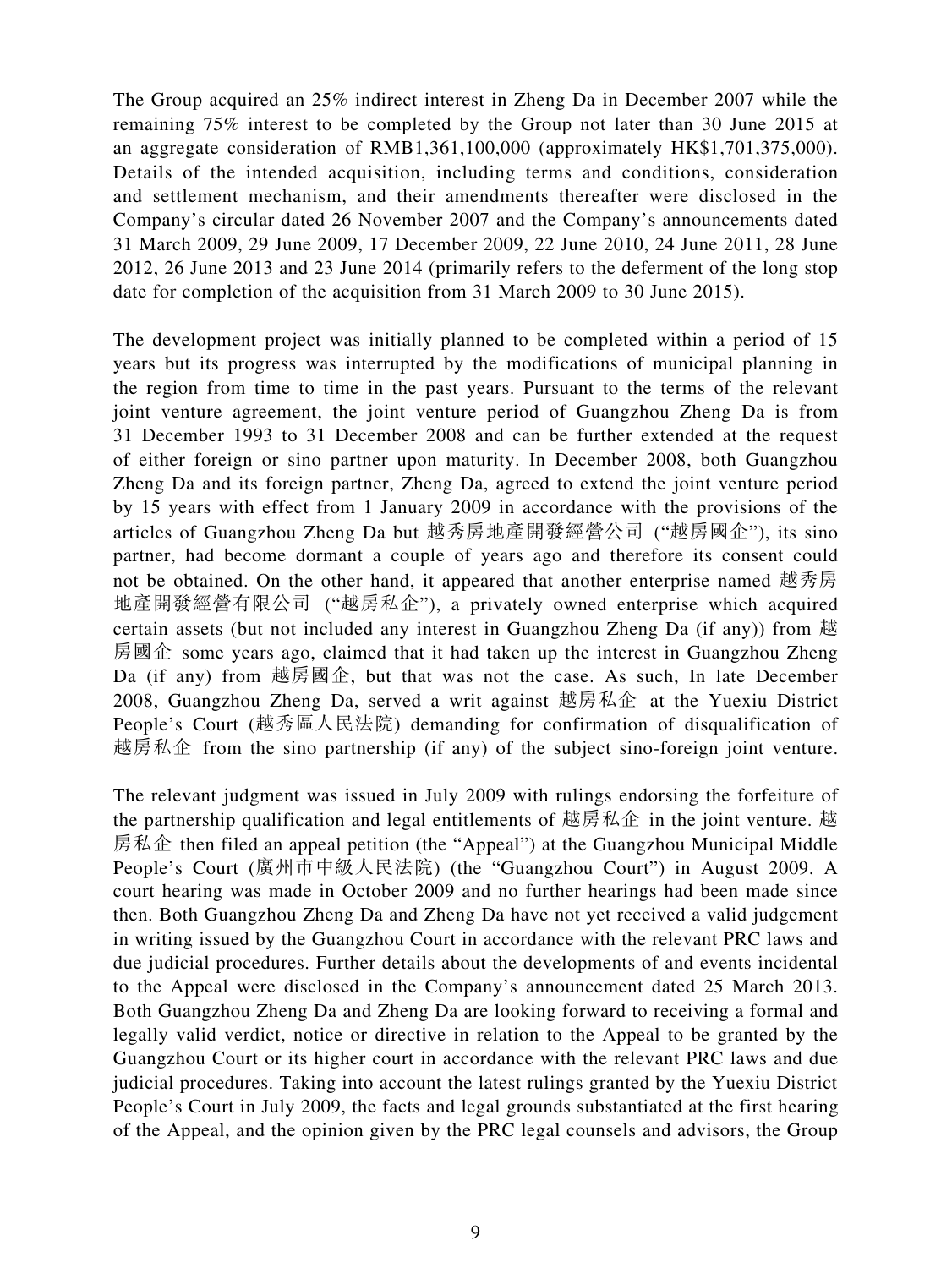remains optimistic in obtaining a favourable judgement in the Appeal. Details of the developments of the Appeal were disclosed in the Company's announcement dated 23 June 2014 and Company's 2013 annual report.

Pending for re-developing into a commercial complex, the development site is presently comprised of a 2-storey non-permanent commercial podium and a car park for loading and offloading inventory. With a history of over one century for footwear business in the area surrounding the development site, the commercial podium is the most popular footwear wholesale centre in Guangzhou.

### **FINANCIAL REVIEW**

### **Liquidity and financial resources**

The Group generally financed its businesses with internally generated cash flows and banking facilities during the Period. Cash and bank balances of the Group as at 30 June 2014 amounted to HK\$47,120,000 (31 December 2013: HK\$42,033,000). As at 30 June 2014 and 31 December 2013, there were no pledged deposits.

As at 30 June 2014, the Group had outstanding borrowings of approximately HK\$126,535,000 (31 December 2013: HK\$133,377,000) comprising interest-bearing bank loans amounted to HK\$46,304,000 (31 December 2013: HK\$51,132,000), finance lease payable amounted to HK\$259,000 (31 December 2013: HK\$351,000), and loan from a director amounted to HK\$79,975,000 (31 December 2013: HK\$81,894,000). Of the Group's interest-bearing bank loans, 18%, 19%, 54% and 9% respectively were repayable within one year or on demand, in the second year, in the third to fifth years, inclusive and beyond five years.

As at 30 June 2014, the secured bank loans of HK\$46,304,000 (31 December 2013: HK\$51,132,000) and the finance lease payables of HK\$259,000 (31 December 2013: HK\$351,000) of the Group bore interest at floating interest rate and fixed interest rate, respectively. The secured bank loan of HK\$9,843,000 (31 December 2013: HK\$11,162,000) and finance lease payables of the Group are denominated in Hong Kong dollars. HK\$36,461,000 (31 December 2013: HK\$39,970,000) of the secured bank loans are denominated in Renminbi.

The Group's gearing ratio as at 30 June 2014 was 0.03 (31 December 2013: 0.03), calculated based on the Group's interest-bearing bank and other borrowings and loan from a director of HK\$126,538,000 (31 December 2013: HK\$133,377,000) over total assets of HK\$3,976,874,000 (31 December 2013: HK\$4,067,186,000). The Group's gearing was maintained at a relatively low level during the Period.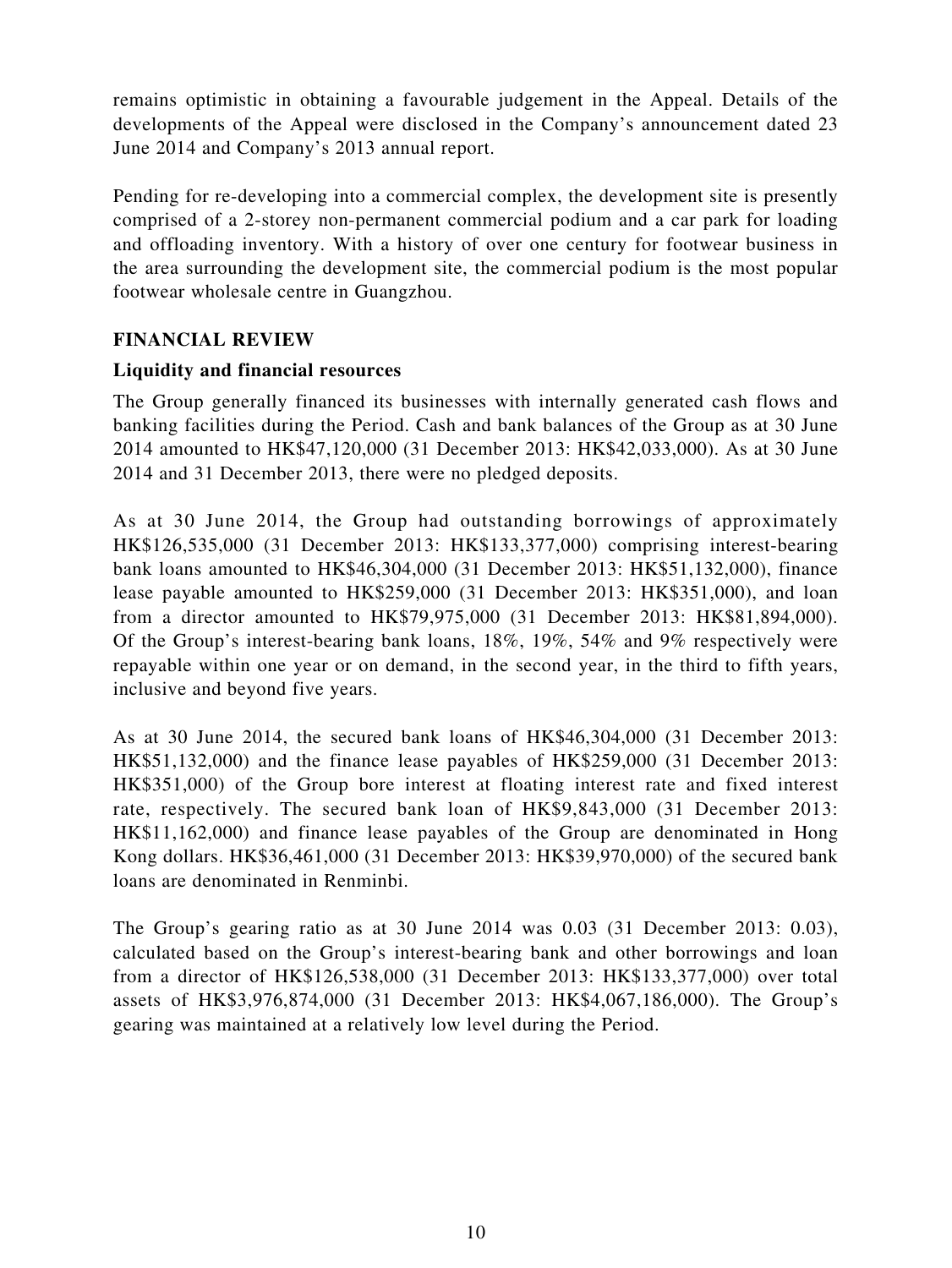### **Currency structure**

The Group had limited exposure to foreign exchange rate fluctuations as most of its transactions, including borrowings, were mainly conducted in Hong Kong dollars or Renminbi and the exchange rates of these currencies were relatively stable throughout the Period.

#### **Pledge of assets**

The Group had utilized bank loan facilities amounting to approximately HK\$46,304,000 (31 December 2013: HK\$51,132,000) as at 30 June 2014. The loans were charged by the Group's investment properties and corporate guarantee executed by the Company.

### **Contingent liabilities**

As at 30 June 2014, guarantees given for mortgage loans granted by banks to certain purchasers of the Group's properties amounted to HK\$139,000 (31 December 2013: HK\$139,000).

### **EMPLOYEES AND REMUNERATION POLICY**

The total staff cost for the Period was HK\$2,230,000. The Group employed about 20 full time staff in Hong Kong, Chongqing and Guangzhou as at 30 June 2014. Employees are remunerated according to the nature of their job and market trend, with built-in merit components incorporated in the annual increment to reward and motivate individual performance. In Chongqing and Guangzhou, the Group provided staff welfare and bonuses to its employees in accordance with the prevailing labour law. In Hong Kong, other staff benefits included medical schemes, Mandatory Provident Fund Scheme and employee share option scheme.

### **PROSPECTS**

Despite the State Council has been taking stricter measures to cool down the booming property market in most cities, the Group remains optimistic in the development potential and prospects of the property market in Mainland China in the medium to long term spectrum. The Group also considers that the location spread of its investment property projects in Chongqing, the capital city of the western China, and Guangzhou, the capital city of the southern China, may, to a better extent, diversify the business risks of different economic magnitude of the two regions.

The Group expects that the investment potential of the Guang Yu Square (港渝廣場) will be further improved in the medium term, as the Chongqing Municipal Government has been undergoing a major urban re-development (城市改造工程) at Chaotinanmen (朝天門) so that most old and poorly managed buildings surrounding the Guang Yu Square will be demolished and new infrastructure facilities will be constructed in coming years. To couple with this major urban re-development, the Group is refurbishing the Guang Yu Square to upgrade its facilities and exterior design and thereafter, it was believed that it will have a positive effect to the revenue from the property.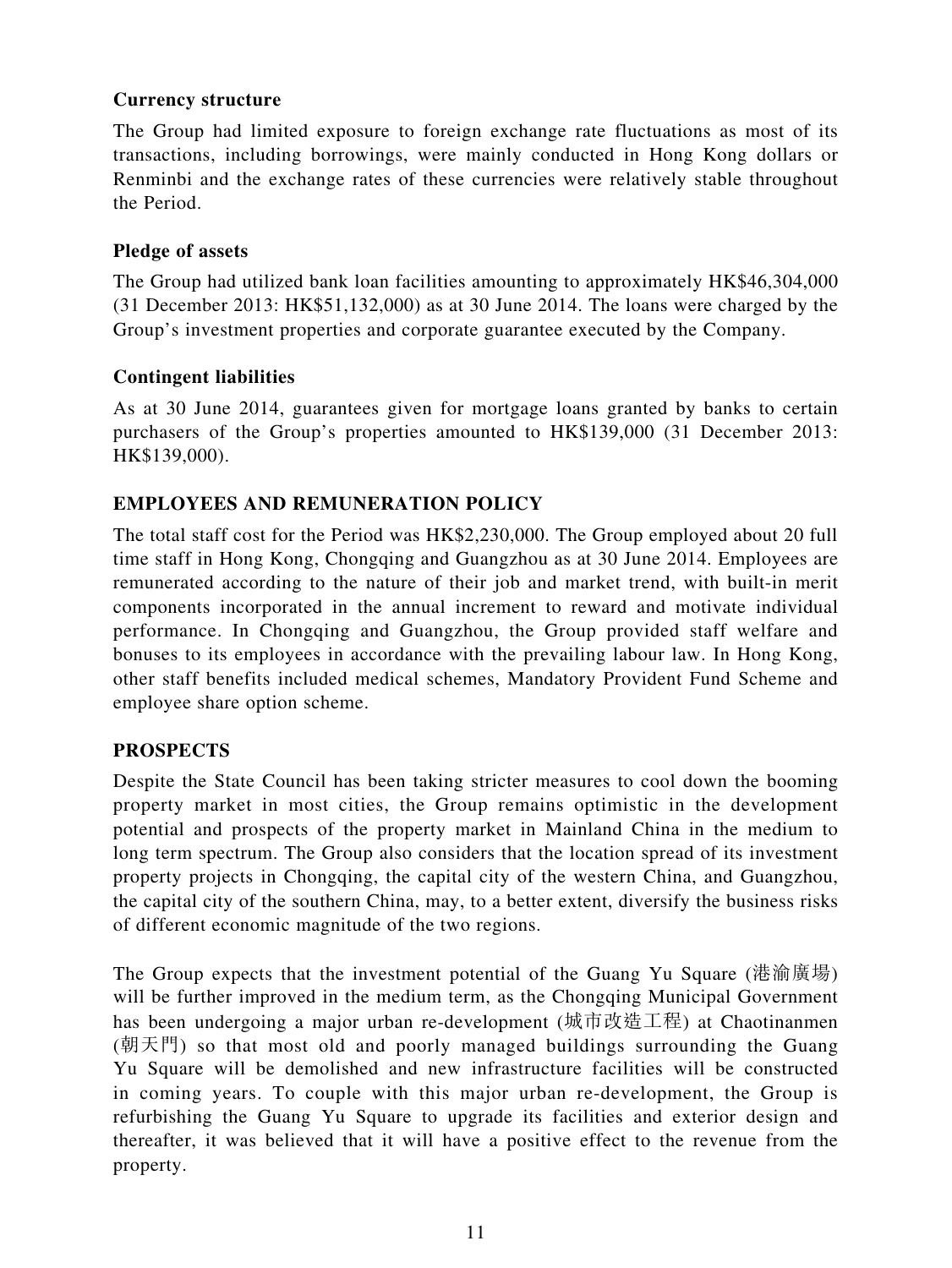In respect of the investment project in Guangzhou (廣州市), it is planned that the development site will be developed into a versatile grade A commercial building complex with wholesale and exhibition hall facilities. Upon the completion of the project, it is anticipated that significant revenue can be generated for the Group and, more importantly, it can create more job opportunity and economic benefit to Guangzhou. That being said, the construction schedule of the development project has been deferred pending to the outcome of the lawsuit. As such, the development site is currently operating as a non-permanent commercial podium for footwear boutique showcase and wholesale centre so as to maximize the revenue for the Group before the completion of the project.

With the continuous quantitative easing policies from the United States in the past, the global economic environment is apparently showing a steady recovery. Despite the market expectation of the increase in interest rate in the coming years shortly, the Federal Reserve of the United States has reaffirmed that such increase in the federal fund rate would be moderate and in slow progress, and, hence, the property market will probably be able to maintain a stable growth in the foreseeable future under such low interest rate environment.

In addition, as a result of the internationalization of the renminbi, it was expected in the long term that the exchange rate of renminbi will appreciate gradually against other currencies. As such, it was anticipated that more foreign investment will be attracted to China and help to alleviate the extremely tight money flow in the market.

Having considered these matters, the Directors will keep on a cautious approach in its property development projects on hand and re-mapping its business directions for the coming three years and are of the view that the Group should diversify its business. It is foreseen that the engagement in renewable energy and related industries will be a new business model all over the world in the forthcoming years.

Given the strong asset backing and low gearing ratio for the Group's financial position, the Group may take on these advantages to explore new business opportunities in 2014 and 2015. The Directors will also strengthen its management expertise and redeploy the Group's resources for meeting these new challenges.

Looking ahead, the Directors are confident and optimistic about the Group's future prospects.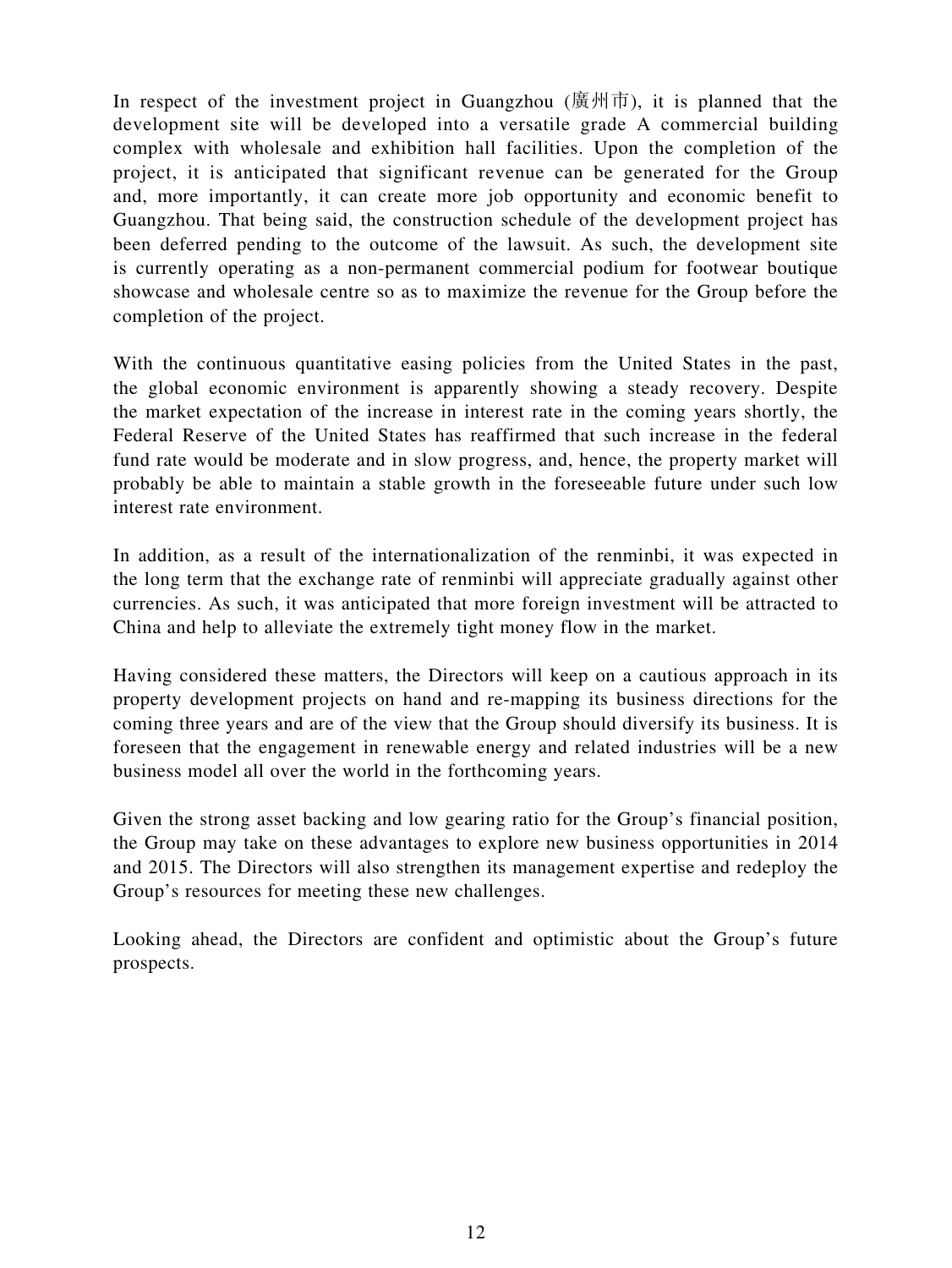### **CODE ON CORPORATE GOVERNANCE PRACTICE**

In the opinion of the Directors, the Company complied with the Code on Corporate Governance Practice (the "Code") as set out in Appendix 14 of the Listing Rules from time to time throughout the Period, except for the following deviation:

### **Code Provision A.4.2**

The second part of Code A.4.2 stipulates that every director, including those appointed for a specific term, should be subject to retirement by rotation at least once every three years.

The Managing Director of the Company, though without a specific term, had retired and voluntarily offered himself for re-election at general meetings in the past years. The Directors consider that this practice, though is voluntary by nature, is in line with the spirit of the Code's practice.

### **MODEL CODE FOR SECURITIES TRANSACTIONS**

The Company had adopted the Model Code set out in Appendix 10 to the Listing Rules as its code of conduct regarding securities transactions by its directors. Having made specific enquiry of the Directors, the Company confirmed that the Directors had complied with required standard set out in the Model Code throughout the accounting period covered by the Company's interim report.

### **PURCHASE, SALE OR REDEMPTION OF THE COMPANY'S LISTED SECURITIES**

During the Period, neither the Company nor any of its subsidiaries purchased, sold or redeemed any listed securities of the Company.

### **REVIEW BY AUDIT COMMITTEE**

The Interim Results had been reviewed by the Audit Committee of the Company.

### **PUBLICATION OF THE INTERIM REPORT FOR THE SIX MONTHS ENDED 30 JUNE 2014**

The Company's interim report for the six months ended 30 June 2014 will be despatched to shareholders and will be published on the website of Hong Kong Exchange and Clearing Limited (www.hkex.com.hk) as well as the website of the Company (www.zhonghuagroup.com) as soon as practicable.

> By order of the Board **Ho Kam Hung** *Executive Director*

Hong Kong, 25 August 2014